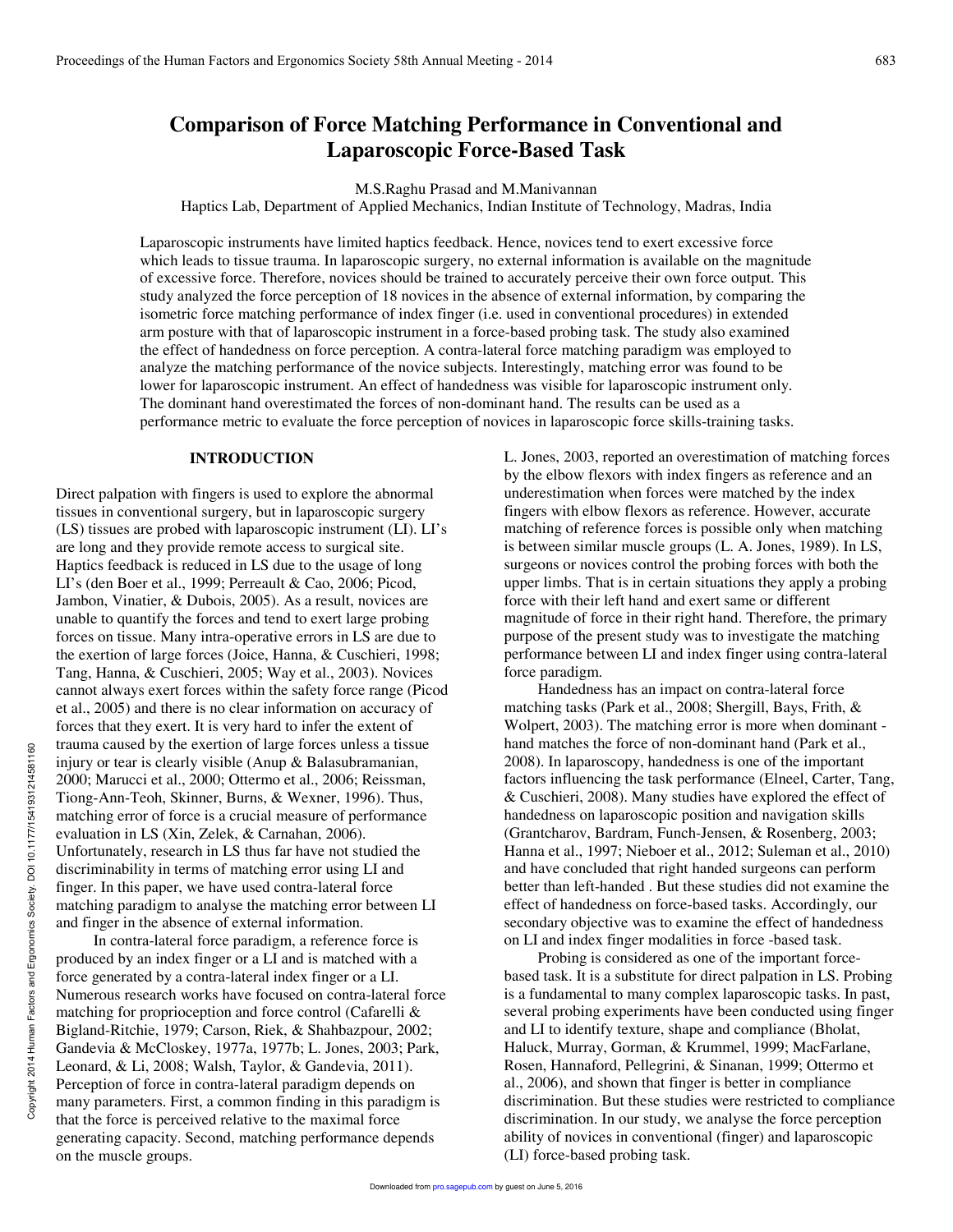## **MATERIALS AND METHODS**

#### **Subjects**

Eighteen healthy novices (13 Male and 5 Female; mean age:  $28.1 \pm 6.5$  years; weight  $69.5 \pm 8.36$  Kg; height  $175 \pm 1.5$ 5.22 cm) without any disorders voluntarily participated in the experiment. 10 subjects were right-handed and 8 were lefthanded (Oldfield, 1971). Subjects had no prior information on the nature of the experiment.

## **Apparatus**

Tekscan<sup>™</sup> Model A201 Flexi Force Piezo Resistive force sensor, with sensing area diameter 9.53 mm, thickness 0.208 mm was used for sensing the force exerted by the subjects. The force matching experiment was conducted separately for finger and LI. For force matching with LI, a wooden T-shaped structure (Figure 1) was used for mounting the LI's. A separate rectangular wooden block was attached to the base of the T-shaped structure at an elevation of 40º from the base. For finger force matching task, a rectangular base and an elevated base was used as shown in (Figure 2A). The force sensors were mounted horizontally in a straight line on these elevated rectangular wooden blocks for both the experiments.

## **Experimental Procedure**

A contra lateral isometric force matching paradigm was adopted to match a set of target reference force levels. Visual feedback was provided only for the reference arm which exerted the reference forces and not for the experimental arm that matched the reference forces. The visual feedback consisted of a change in colour (red to green) when the target force level was reached. The target reference force levels were delivered randomly.

Force matching task with LI consisted of two phases. During the first phase of the experiment subjects were instructed to reach the reference force level by exerting isometric force on the sensors using the LI held in their dominant hand (DH). When subjects reached the target reference level a visual feedback was delivered. Subjects were then instructed to match the magnitude of the reference force without visual feedback using the LI held in their contralateral hand i.e. with non-dominant hand (NH), while maintaining the reference force in their DH -LI. When subjects were confident of applying an isometric flexion force that matched with the reference force level, a verbal indication was given to the experimenter. The reference and matched force data were recorded for 5secs simultaneously.

 In the second phase of isometric force matching experiment, subjects were instructed to reach the reference force using the LI held in their NH, and match the magnitude of the reference force by the LI held in their DH. The LI was held in a standard predefined posture (Figure 2B) with arms flexed for exerting both reference and matching forces. The angle between elbow flexor and shoulders were approximately 90°. In the finger force matching task, the isometric forces

were exerted in an extended arm posture (Figure 2C). Proper care was taken to ensure that only index fingers were used to exert force on the force sensor. The experimental procedure and data recording mechanisms were similar to that of LI force matching task.



*Figure 1.* A animated model depicting force matching procedure with laparoscopic instrument.



*Figure 2.*(A) Experimental set-up showing front and lateral view of finger force matching. (B) Posture during laparoscopic instrument force matching. (C) Posture during extended arm finger force matching.

## **EXPERIMENTAL DESIGN**

In all the experimental conditions no attempts were made to assist the subjects in matching the reference force, and no feedback was given on the values of the matched force. A time gap of 30 minutes was provided in between the experimental conditions (LI and finger), and a time gap of 5 minutes was provided between consecutive force matching (DH and NH) tasks.

Data were sampled at a rate of 20 Hz. The target allowable force range was set to  $\pm 0.1$ N that allowed subjects to deviate from the target by a constant force of. There were five trials for each modality, and a total of 6 (*force levels:* 1.5N to 11.5N) ×2 (*hand conditions*: dominant hand and nondominant hand) ×2 (*modality conditions:* laparoscopic instrument and bare finger) ×5 (*trials*) =120 experimental trials. In order to reduce order and carry over effects, the modalities, hand conditions and reference force levels were assigned randomly to all the subjects. Subjects performed all the experiments in standing position. Same group of subjects participated in all the experimental conditions.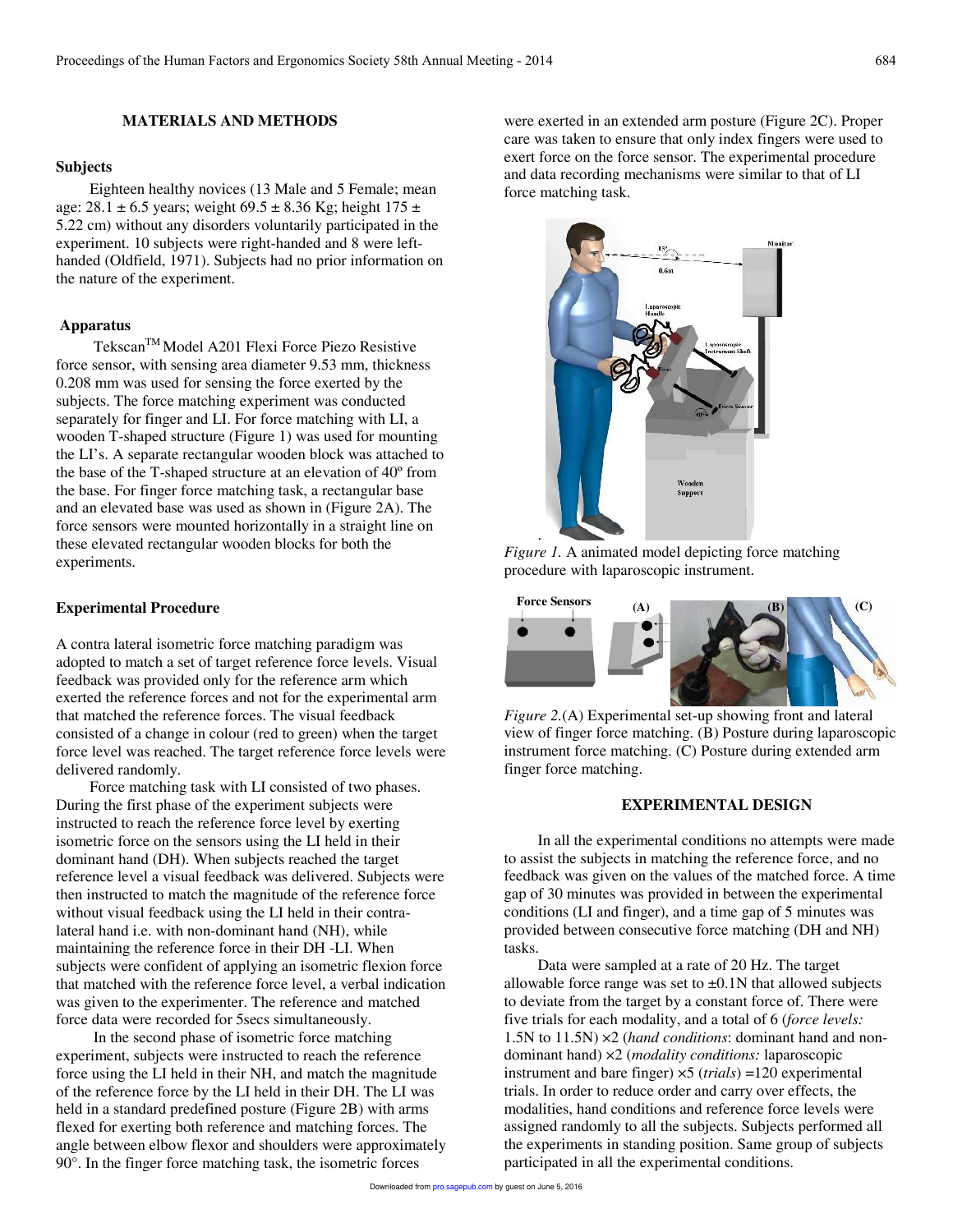## **DATA ANALYSIS AND STATISTICS**

The precision and accuracy with which the reference forces ( $F_{Ref}$ ) were matched ( $F_{Match}$ ) was analyzed in terms of the relative and constant errors. The average % target difference  $(|F_{Ref} - F_{Match}|)/F_{Ref}$ <sup>\*</sup> 100 between the reference and matching forces constitute the relative matching error (%RME). The %RME accounts for accuracy of matching. But %RME ignores the direction of difference. Hence, constant errors (CE) were calculated ( $F_{Ref}$  $-F_{Match}$ ) to analyze the direction of difference i.e. the degree of underestimation (undershoot) and overestimation (overshoot) of reference forces. If CE is positive, it indicates an underestimation and a negative CE indicates overestimation. Three way repeatedmeasures ANOVA's were used on %RME (6×2×2) and CE  $(6 \times 2 \times 2)$  separately with within-subject factors as force, hand, and modality. The dependent variables were % RME and CE. Only significant ( $p \leq 0.05$ ) main effects and interactions were reported.

### **RESULTS**

#### **Relative Error**

Significant main effects were observed for force (*F*   $(2.55, 43.38) = 33.693, p < .001, \eta^2_p = 0.665, Greenhouse-$ *Geisser*) (Figure 3A) and modality (*F* (1, 17) = 45.242, *p* < .001,  $\eta^2_{\rho}$  = .727) (Figure 3B). The %RME was found to be lowest (*M =* 9.02, *SE =* .811) at 11.5N and highest at1.5 N (*M*   $= 28.43$ ,  $SE = 2$ ). The interaction between hand and modality was significant (*F* (1, 17) = 10.839,  $p = .004$ ,  $\eta_p^2 = 0.389$ ). We also performed a paired sample t-test as a follow up to examine the effect of handedness.





*Figure 3.* (A) %RME of force. (B) % RME of Modality. (C) %RME of hand as a function of modality.

 The results showed a significant effect of handedness on %RME, when matching was performed with laparoscopic instrument. The %RME was lower for DH  $(M = 7.34, SE =$ .82*)* and higher for NH (*M* = 13.23*, SE* = 1.30) conditions of laparoscopic instrument, and the difference between the pair was found to be statistically significant ( $t(17) = -3.148$ ,  $p =$ .006*)* (Figure 3C).

#### **Constant Error**

ANOVAs on CE as dependent variable showed significant main effects of force  $(F (5, 85) = 3.082, p = .013,$  $\eta_p^2$  = .153), hand (*F* (1, 17) = 30.799, *p* < .001,  $\eta_p^2$  = .644), and modality (*F* (1, 17) = 6.068,  $p = .025$ ,  $\eta_p^2 = .263$ ). Posthoc bonferroni corrections on force revealed that the subjects overestimated the reference force at 1.5, 3.5, 5.5, 7.5 and 11.5N, and underestimated at 9.5N (Figure 4A**)**. DH overestimated the reference force and NH underestimated the reference force (Figure 4B). Effects of modality showed that laparoscopic instrument ( $M = .02$ ,  $SE = .03$ ) attempted to match the reference force with minimal error, and finger (*M =*  -.15, *SE* = .06) overestimated the reference force (Figure 4C). However, fluctuations during force matching were more in laparoscopic instrument.

The interaction between force and hand was significant  $(F (3.49, 59.42) = 2.864, p = .037, \eta^2_p = .144, Huynh-Feldt).$ The DH overestimated the reference force at all levels (see Figure 4D). NH underestimated the reference force at higher force levels (5.5-11.5N), and overestimated the lower reference forces (1.5 and 3.5N).There was also significant interaction between hand and modality  $(F (1, 17) = 15.035, p)$  $< .001$ ,  $\eta_p^2 = .469$ ). The DH-Finger overestimated the reference forces of NH-finger. Whereas, DH –Laparoscopic Instrument attempted to match reference forces of NH-Laparoscopic instrument precisely (Figure 4E)

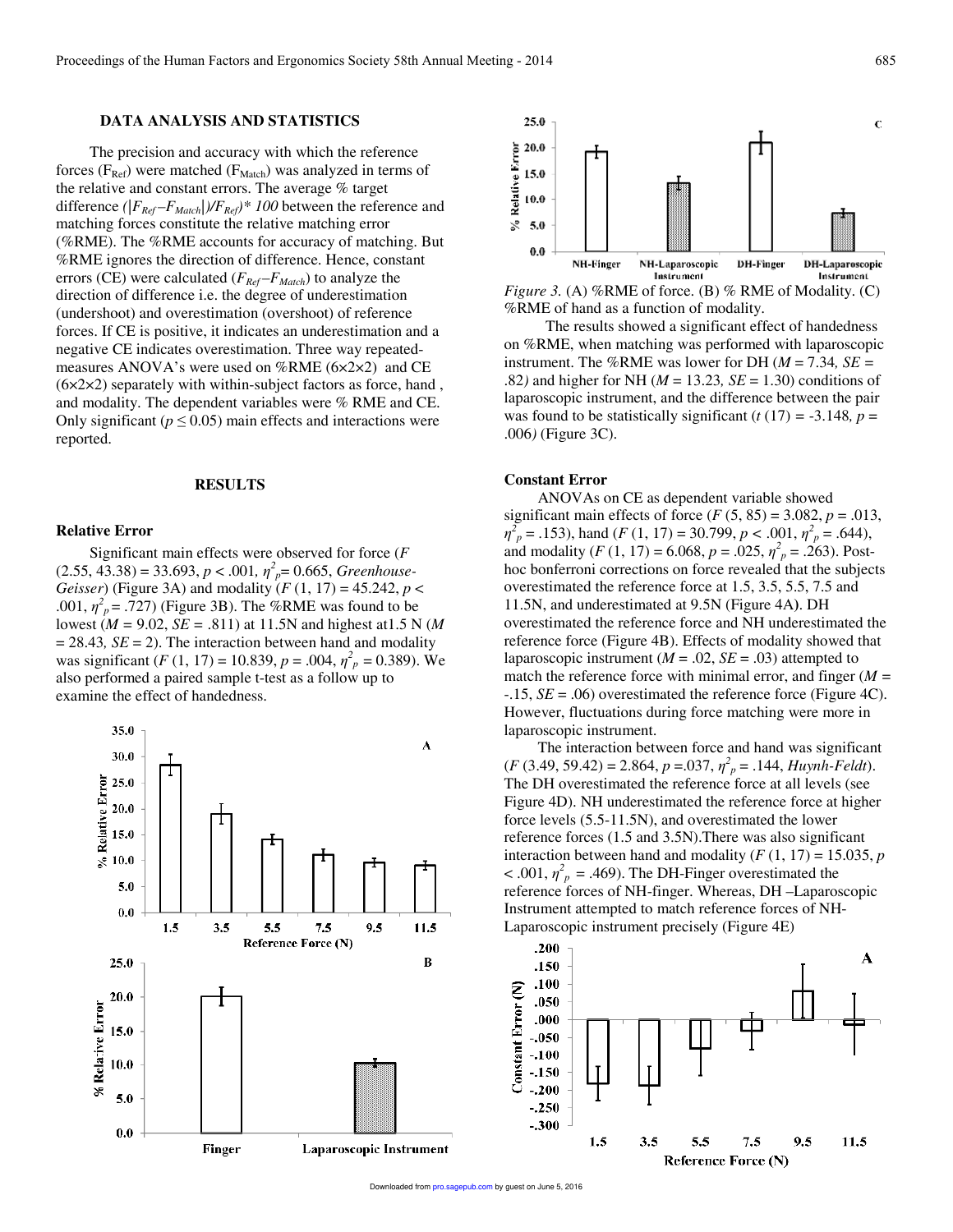![](_page_3_Figure_1.jpeg)

*Figure 4.*(A) CE of force (B) CE of modality. (C) CE of hand as a function of modality. (D) CE of hand as a function of force. (E) CE of modality as a function of hand.

#### **DISCUSSION**

The main purpose of the present study was to compare the force matching errors of laparoscopic instrument (LI) and index finger in flexed arm posture (i.e. used in conventional procedures) and to examine the effect of handedness on matching errors. Findings from this study showed that the matching performance was significantly better in laparoscopic instrument, and effect of handedness was clearly visible in the force matching performance of laparoscopic instrument only. The %RME in LI was 10.28%, which was comparatively less than finger  $(20.10\%)$ . The % RME was found to be inversely proportional to the reference forces. This indicates that subjects were able to perceive and match the reference forces more accurately at higher force levels. However, no major difference was found in %RME at higher force levels.

The reason for low %RME in LI could be due to the posture and the muscle groups involved in matching. Force matching through LI involves finger flexors, forearm and elbow flexors. Further, finger flexors have lower force control error with finer balance of force(L. Jones, 2003). In LI, the combination of the flexed five fingers of hand with forearm and elbow flexors could have affected the subject's force matching performance. The flexed five fingers have finer force control compared to index finger flexor. In addition, the strong grip established with flexed five fingers provides greater balance and control while exerting forces. Further, in direct finger force matching only index finger flexor is responsible for exerting and controlling the force. Another possible factor that may account for low matching error in LI is the pivot mechanism. The pivot acts as a LI holder, and is responsible for yaw and pitch motion. Though there was no displacement involved during force exertion, the pivot provides a guide way for LI. That is the LI shaft passes through the pivot and tip of the instrument shaft exerts force on the sensor. Our finding of matching error in LI being better compared to finger contradicts with earlier studies on compliance which have shown that finger is better compared to LI (Bholat et al., 1999; MacFarlane et al., 1999; Ottermo et al., 2006). The reasons for this contradicting result could be due to: a) the static probing, b) the fact that compliance discrimination study did not employ contra-lateral isometric force matching paradigm, in which same category of muscles were involved in exerting both the reference and matched forces, and c) absence of compliant objects. Effect of handedness on %RME was observed for LI only. The %RME of DH-laparoscopic instrument was found to be 7.32%. This shows DH is capable of controlling the reference forces compared to NH. However, no effect of handedness was observed for finger.

Constant errors revealed that reference force was underestimated at 9.5N and overestimated at 1.5 -7.5N. The modality wise force matching performance of LI shows that the when performing isometric force matching, LI attempted to match the reference force with maximum accuracy and precision, whereas finger overestimated the reference force. Interestingly, there was no effect of handedness on %RME of finger. This could be due to lower levels of matching. Overall results on handedness suggest that DH overestimated, and NH underestimated the reference force levels. This observation is in agreement with the finger force perception study (Park et al., 2008; Shergill et al., 2003). Further, DH applied greater force and NH applied lesser force at higher force levels. But at